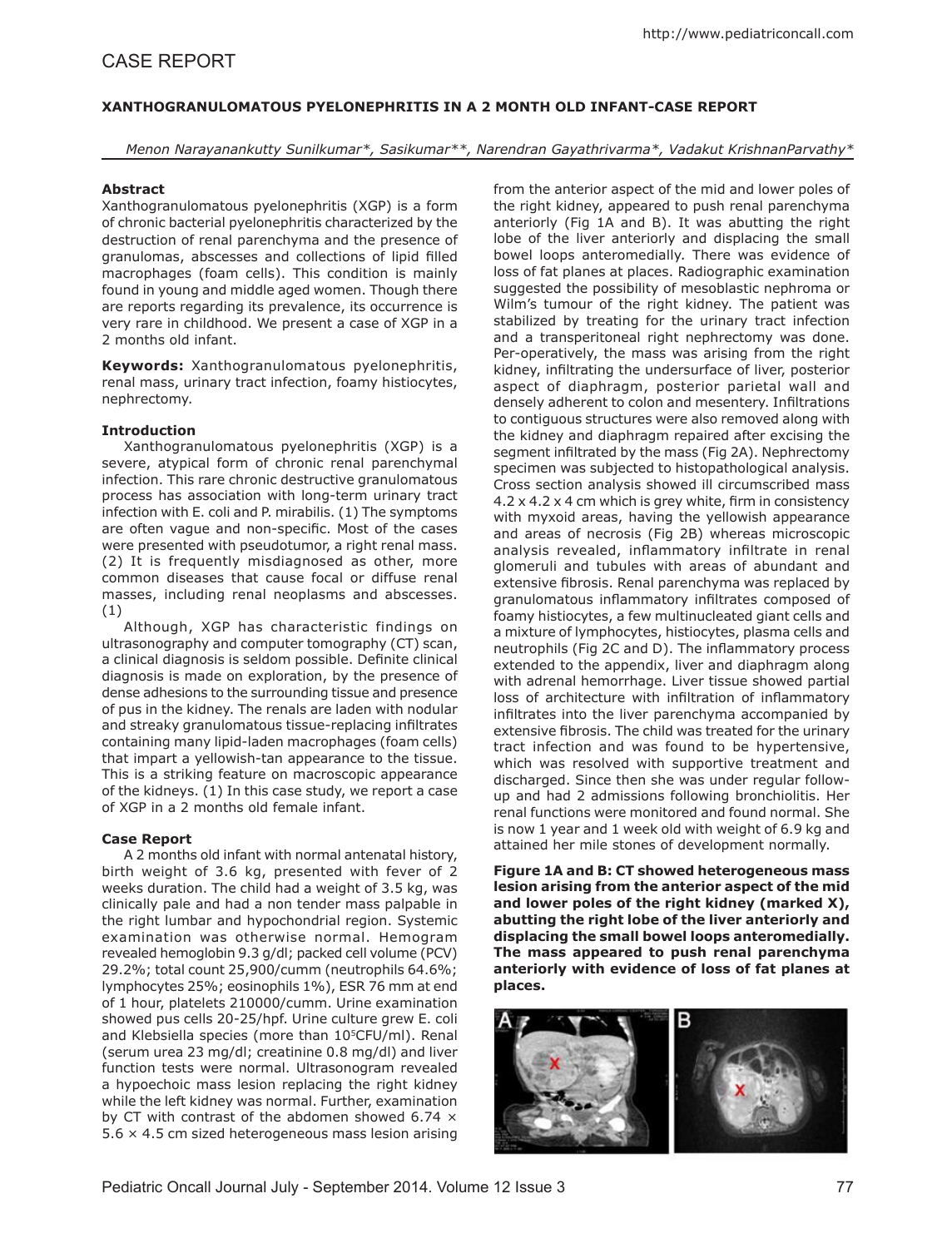**Figure 2A: Nephrectomy specimen with attached segment of ureter, adrenal and adherent appendix; 2B) Cross section of specimen showed the mass which is grey white, firm in consistency**  with myxoid areas, having the yellowish **appearance and areas of necrosis; 2C) and 2D) Photomicrographs of nephrectomy specimen (stained by H&E) showing renal parenchyma replaced by a granulomatous inflammatory infiltrate composed of foamy histiocytes, a few multinucleated giant cells and a mixture of lymphocytes, histiocytes, plasma cells and neutrophils (10x and 40x); 2E) Entrapped renal glomeruli and tubules noted in between the inflammatory infiltrate and areas of abundant and extensive fibrosis seen (10x); and 2F) Liver tissue showing partial loss of architecture with infiltration of inflammatory infiltrates into the liver parenchyma accompanied by extensive fibrosis (10x).**



#### **Discussion**

Xanthogranulomatous pyelonephritis (XGP) is a severe, atypical form of chronic renal parenchymal infection described in 1916 by Schlagenhaufer. (1) It is a rare entity in early infancy. The earliest age of presentation reported so far ranges from 21 days in English literature (3)and 48 days in Japanese literature. (4) XGP mainly occurs in adults with preponderance in females of younger age groups. The exact etiology of XGP is not known, but there is a general acceptance that a combination of long-term renal obstruction and

infection is responsible for the process. (1,5) It usually involves single kidney. Defect in the degradation of bacteria in the macrophages, especially when added infection and/or obstruction by stones in 2/3 of cases can be suggested as the risk factors. (1,5) Since, association with renal stones and concomitant infection with bacteria such as E. coli, Proteus mirabilis, Klebsiella spp, Staphylococcus aureus, Enterococcus spp, Pseudomonas spp, Streptococcus spp, including anaerobic organisms (5), the use of antibiotics does not resolve the problem. (6)

XGP is characterized as destruction of parenchyma, and accumulation of lipid laden macrophages (histiocytes sparkling) which surround abscess cavities or present as discrete yellow nodules. (1) The symptoms are often vague and non-specific and present as abdominal masses. Most of the children present with symptoms of chronic infection, like recurrent fever, weight loss, pallor and failure to thrive etc. (1,6) Upasani et al reported a case of 40 days old male child presented with excessive crying, fever and failure to thrive. The child was clinically pale and had a lump in the right flank which was ballotable and bimanually palpable. Systemic examination was otherwise normal, although the symptoms and the palpable lump was present since 1 month of age. (7) In this case also, the baby had prolonged fever and bimanually palpable lump was present in the lumbar region. Our infant also had hypertension initially which settled with treatment given. Discharging flank sinus, hematuria and hypertension either at initial presentation or at follow-up are uncommonly reported features. (8)

XGP should be included in the differential diagnosis of all children presenting with perirenal or psoas abscess, renal mass and/or non-functioning kidney associated with/or without urolithiasis. Its manifestations mimic those of neoplasia (mesoblastic nephroma, Wilm's tumor) and other chronic inflammatory renal parenchymal diseases including tuberculosis. As a result it is often misdiagnosed clinically. (1,5,8) In this child, initial ultrasonography suggested a suspected nephroblastoma. Computed tomography (CT) is the ideal diagnostic method. It determines the extent of parenchymal involvement, as well as its size and association with extra renal neoplasia. Pre-operative diagnosis is possible only in 40% cases even with CT and magnetic resonance imaging (MRI). (9) The final diagnosis is made by histopathological examination. (1,6)

Both diffuse and focal forms of the disease have been reported, with the diffuse form being more common. (1,6,9) In this report, our baby had diffuse type of XGP involving only right kidney. Complete nephrectomy is the proper treatment for diffuse form whereas, frozen section biopsies followed by partial nephrectomy are mandatory for the focal disease. (10) Traditional treatment involves radical nephrectomy with or without adjunctive antibiotic therapy because symptomatically and preoperative imaging cannot reliably distinguish XGP from neoplastic processes. However, nephrectomy is challenging because of the